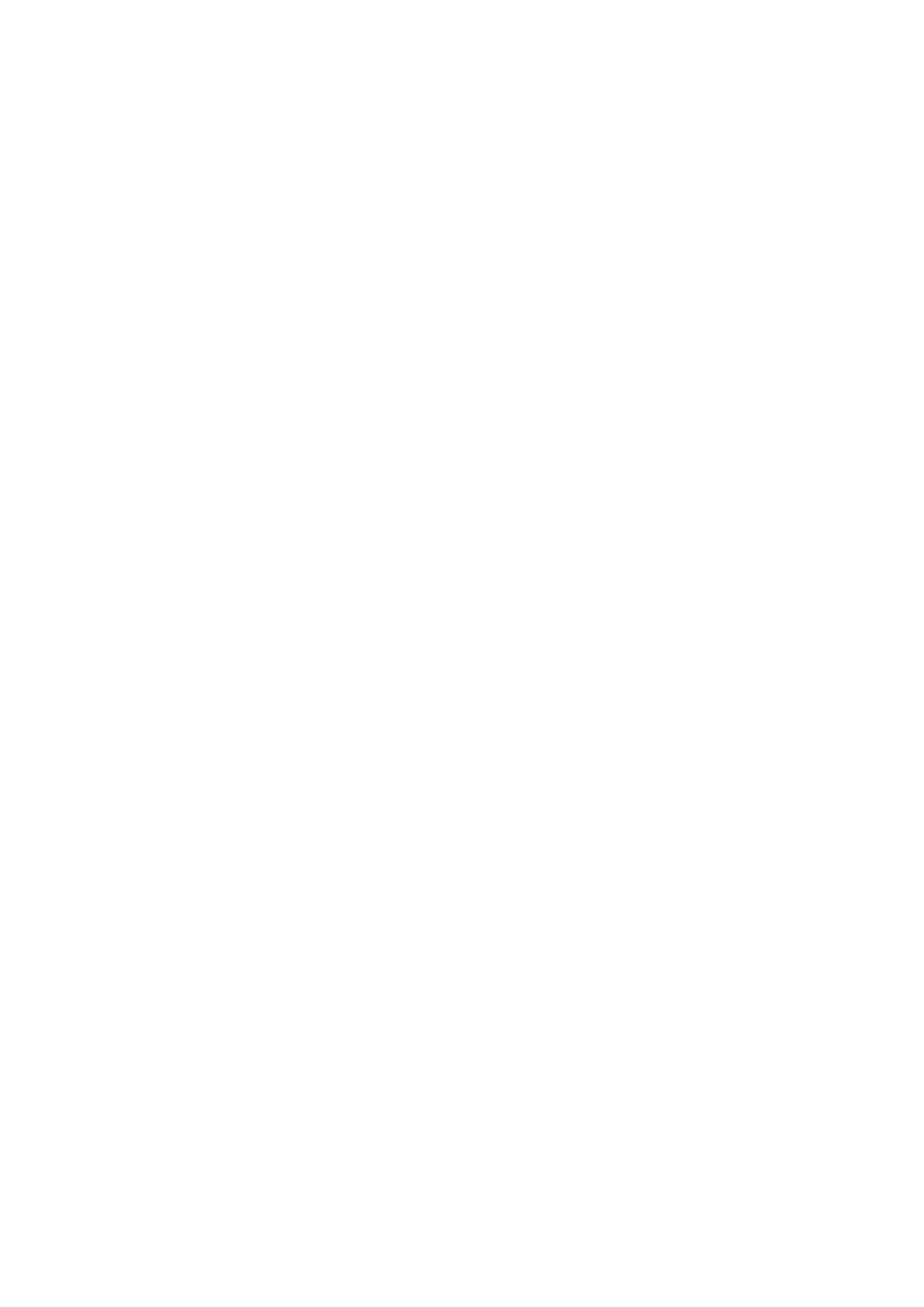

**Queensland** 

### **Criminal Code (Trespass Offences) Amendment Bill 2019**

#### **Contents**

|                |                                          |                                                                                                          | Page           |
|----------------|------------------------------------------|----------------------------------------------------------------------------------------------------------|----------------|
| $\mathbf{1}$   |                                          | Short title $\ldots \ldots \ldots \ldots \ldots \ldots \ldots \ldots \ldots \ldots \ldots \ldots \ldots$ | $\overline{4}$ |
| $\overline{c}$ |                                          |                                                                                                          | 4              |
| 3              | Amendment of s 1 (Definitions)           |                                                                                                          | $\overline{4}$ |
| $\overline{4}$ | Amendment of s 418 (Definitions)         |                                                                                                          | $\overline{4}$ |
| 5              |                                          |                                                                                                          | 5              |
|                | 422                                      | Aggravated trespass                                                                                      | 5              |
|                | 423                                      | Serious criminal trespass                                                                                | 5              |
|                | 424                                      | Organised trespass                                                                                       | 5              |
| 6              | Amendment of s 552BB (Excluded offences) |                                                                                                          | 6              |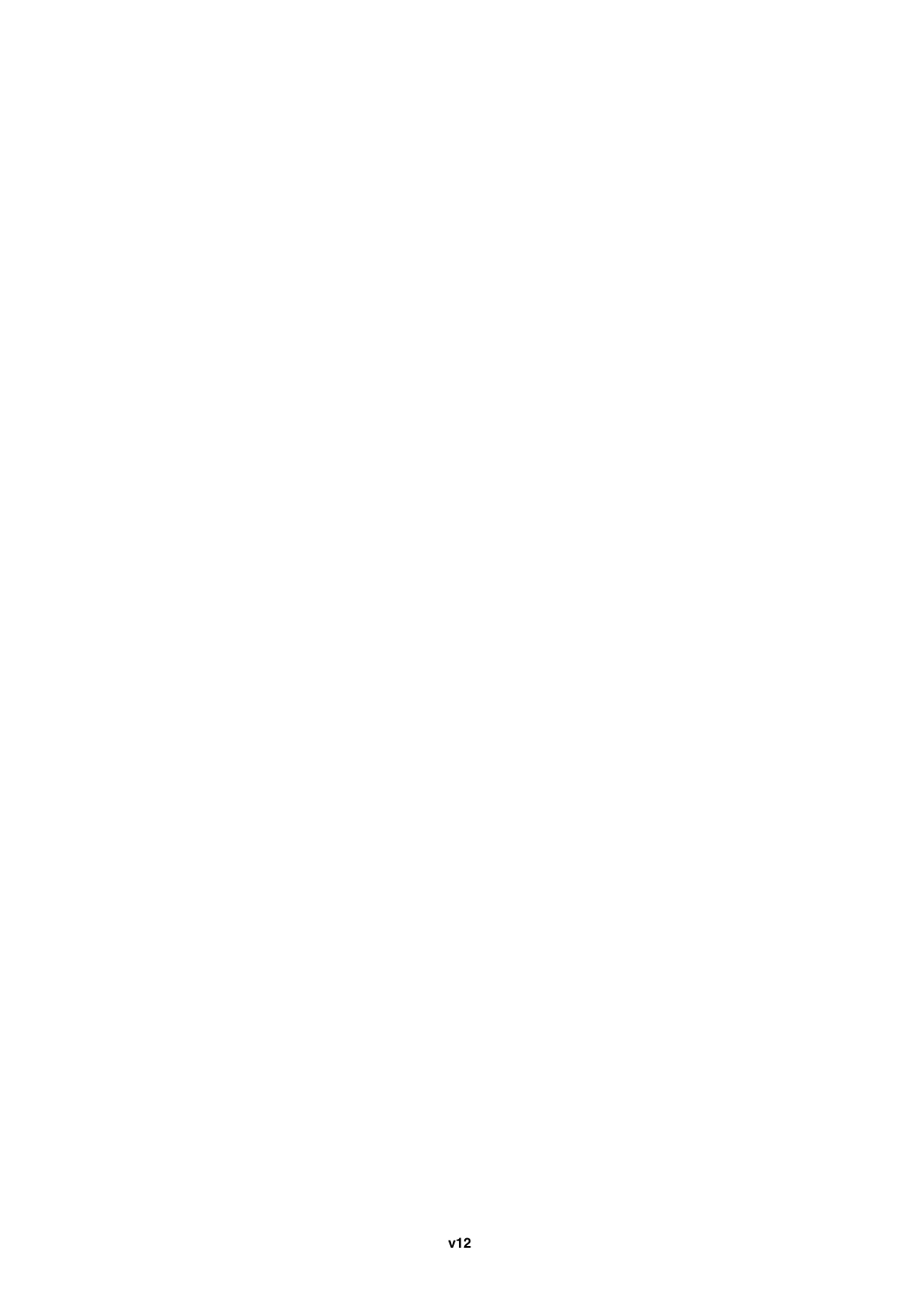## **2019**

# **A Bill**

for

**An Act to amend the Criminal Code for particular purposes**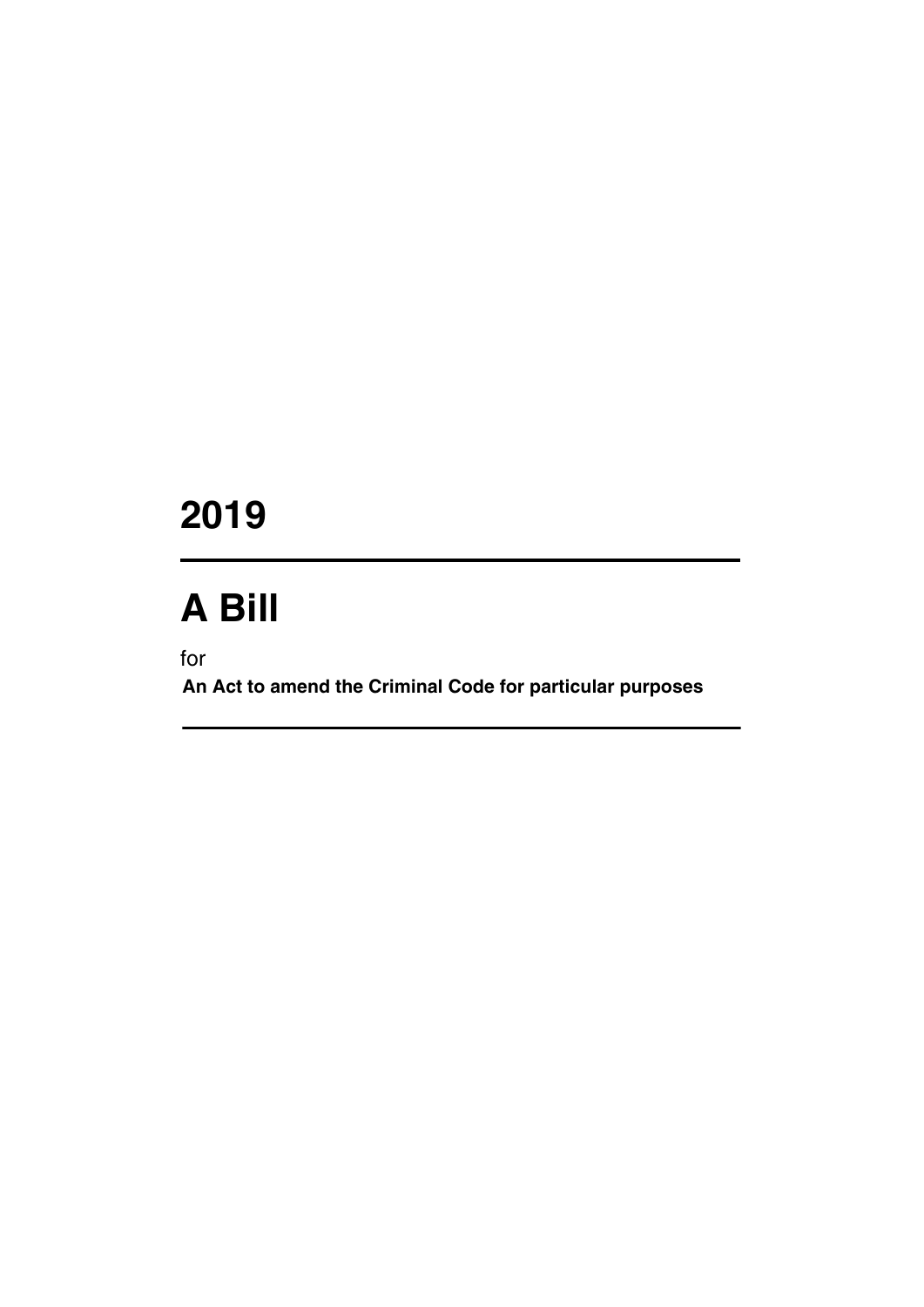<span id="page-5-7"></span><span id="page-5-6"></span><span id="page-5-5"></span><span id="page-5-4"></span><span id="page-5-3"></span><span id="page-5-2"></span><span id="page-5-1"></span><span id="page-5-0"></span>

|                     | [s 1] |                                                                                                                                                            |                      |
|---------------------|-------|------------------------------------------------------------------------------------------------------------------------------------------------------------|----------------------|
|                     |       | The Parliament of Queensland enacts-                                                                                                                       | 1                    |
| <b>Clause</b>       | 1.    | <b>Short title</b>                                                                                                                                         | $\overline{2}$       |
|                     |       | This Act may be cited as the Criminal Code (Trespass<br>Offences) Amendment Act 2019.                                                                      | 3<br>$\overline{4}$  |
| Clause <sub>2</sub> |       | Code amended                                                                                                                                               | 5                    |
|                     |       | This Act amends the Criminal Code.                                                                                                                         | 6                    |
| <b>Clause</b>       | 3     | <b>Amendment of s 1 (Definitions)</b>                                                                                                                      | 7                    |
|                     |       | Section 1-                                                                                                                                                 | 8                    |
|                     |       | insert-                                                                                                                                                    | 9                    |
|                     |       | <i>private land</i> , for part 6, division 1, chapter 39, see<br>section $418(4)$ .                                                                        | 10<br>11             |
|                     |       | <i>public land</i> , for part 6, division 1, chapter 39, see<br>section $418(4)$ .                                                                         | 12<br>13             |
|                     |       | <i>transport infrastructure</i> , for part 6, division 1,<br>chapter 39, see section $418(4)$ .                                                            | 14<br>15             |
| <b>Clause</b>       | 4     | <b>Amendment of s 418 (Definitions)</b>                                                                                                                    | 16                   |
|                     |       | Section $418(4)$ —                                                                                                                                         | 17                   |
|                     |       | insert—                                                                                                                                                    | 18                   |
|                     |       | <i>private land</i> means land other than public land.                                                                                                     | 19                   |
|                     |       | <i>public land</i> means—                                                                                                                                  | 20                   |
|                     |       | land that the public is entitled to use, is open<br>(a)<br>to members of the public or is used by the<br>public, whether or not on payment of<br>money; or | 21<br>22<br>23<br>24 |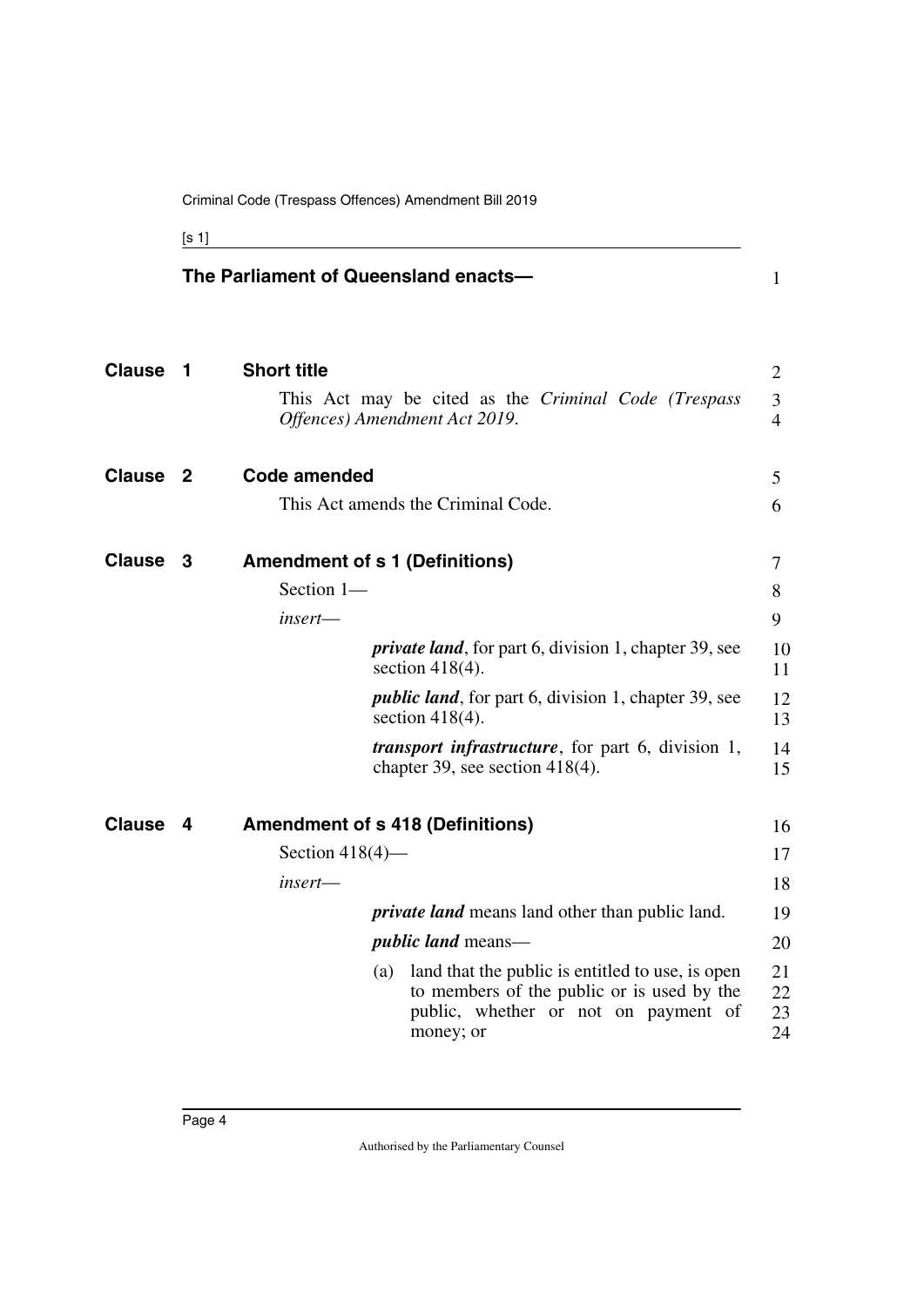[s 5]

<span id="page-6-7"></span><span id="page-6-6"></span><span id="page-6-5"></span><span id="page-6-4"></span><span id="page-6-3"></span><span id="page-6-2"></span><span id="page-6-1"></span><span id="page-6-0"></span>

|             |                    | land, the occupier of which allows, whether<br>(b)<br>or not on payment of money, members of<br>the public to enter.                                                                                   | 1<br>$\overline{2}$<br>3 |
|-------------|--------------------|--------------------------------------------------------------------------------------------------------------------------------------------------------------------------------------------------------|--------------------------|
|             |                    | <i>transport infrastructure</i> means a port or railway.                                                                                                                                               | $\overline{4}$           |
| Clause<br>5 |                    | Insertion of new ss 422-424                                                                                                                                                                            | 5                        |
|             | After section 421- |                                                                                                                                                                                                        | 6                        |
|             | insert—            |                                                                                                                                                                                                        | 7                        |
|             |                    | 422 Aggravated trespass                                                                                                                                                                                | 8                        |
|             | (1)                | A person who unlawfully enters or is in premises,<br>private land or transport infrastructure with intent<br>to cause economic loss to another person or the<br>State commits an offence.              | 9<br>10<br>11<br>12      |
|             |                    | Maximum penalty—100 penalty units or 3 years<br>imprisonment.                                                                                                                                          | 13<br>14                 |
|             | (2)                | In this section-                                                                                                                                                                                       | 15                       |
|             |                    | unlawfully<br>without<br>authorisation,<br>means<br>justification or excuse by law.                                                                                                                    | 16<br>17                 |
|             |                    | 423 Serious criminal trespass                                                                                                                                                                          | 18                       |
|             |                    | A person who enters or is in premises, private<br>land or transport infrastructure used for business<br>purposes and commits an offence punishable by 3<br>years imprisonment or more commits a crime. | 19<br>20<br>21<br>22     |
|             |                    | Maximum penalty—3,000 penalty units or $10$<br>years imprisonment.                                                                                                                                     | 23<br>24                 |
|             |                    | <b>424 Organised trespass</b>                                                                                                                                                                          | 25                       |
|             | (1)                | A person commits a crime if—                                                                                                                                                                           | 26                       |
|             |                    | the person—<br>(a)                                                                                                                                                                                     | 27                       |
|             |                    | is a participant in an organisation; and<br>$\left( 1\right)$                                                                                                                                          | 28                       |